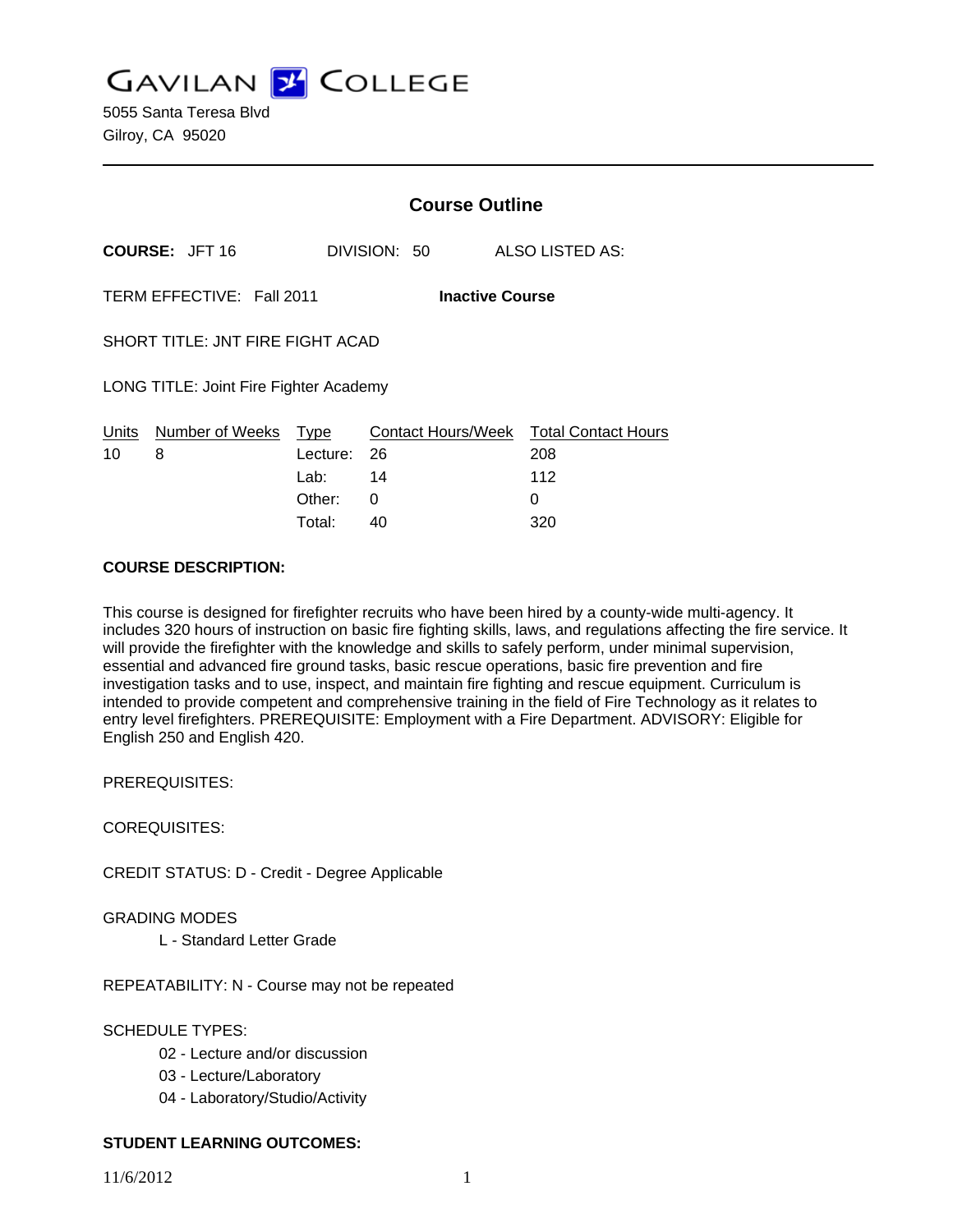1. Safely perform, with the knowledge and skills, the tasks

required of Firefighter 1.

- 2. Perform essential fireground tasks with supervision.
- 3. Use, inspect, and maintain firefighting equipment.
- 4. Demonstrate the skills, knowledge, and abilities required of

routine and emergency firefighting operations.

#### **CONTENT, STUDENT PERFORMANCE OBJECTIVES, OUT-OF-CLASS ASSIGNMENTS**

Inactive Course: 09/26/2011 3 Hrs. UNIT A FIRE SERVICE ORGANIZATION & RESPONSIBILITY 4 Hrs. UNIT B FIRE BEHAVIOR AND EXTINGUISHMENT THEORY 3 Hrs. UNIT C FIRE PROTECTIVE CLOTHING AND SAFETY 6 Hrs. UNIT D SELF-CONTAINED BREATHING APPARATUS 3 Hrs. UNIT E PORTABLE EXTINGUISHERS 4 Hrs. UNIT F ROPES, KNOTS AND HITCHES 3 Hrs. UNIT G FIRE STREAMS AND NOZZLES 18 Hrs. UNIT H FIRE HOSE AND APPLIANCES 14 Hrs. Unit I GROUND LADDERS 6 Hrs. UNIT J FORCIBLE ENTRY 3 Hrs. UNIT K RESCUE 6 Hrs. UNIT L VENTILATION 3 Hrs. UNIT M FIRE CONTROL 6 Hrs. UNIT N SALVAGE AND OVERHAUL 2 Hrs. UNIT O FIRE PROTECTION WATER SUPPLIES 6 Hrs. UNIT P FIRE PROTECTION SYSTEMS 2 Hrs. UNIT Q FIRE PREVENTION AND INVESTIGATION 0 Hrs. UNIT R HAZARDOUS MATERIALS (See Haz Mat First Responder) 2 Hrs. UNIT S FIRE ALARM COMMUNICATIONS 6 Hrs. UNIT T VEHICLE EXTRICATION 0 Hrs. UNIT U EMERGENCY CARE (Moved to EMT module) 8 Hrs. OTHER 1 HAZARDOUS MATERIALS FIRST RESPONDER 12.5 Hrs OTHER 2 WILDLAND 130 Hrs. OTHER 3 EMT 6 Hrs. OTHER 4 ROPE RESCUE 30 Hrs. OTHER 5 SPECIAL EVENTS 45 Hrs. OTHER 6 SPECIALIZED CLASSES (FF-1 STANDARDS) Physical Fitness (1.0) Actual Physical Fitness (28) Foam/Flammable Liquids (3) Aerial Ladder Operations (4) Hand Tools (3) Specialized Tools (6) 45 Hrs. OTHER 7 SPECIALIZED CLASSES (NON FF-1 STANDARDS) 45 Hrs. OTHER 8 ACADEMY LOGISTICS

Lecture, discussion and demonstration will serve as the medium